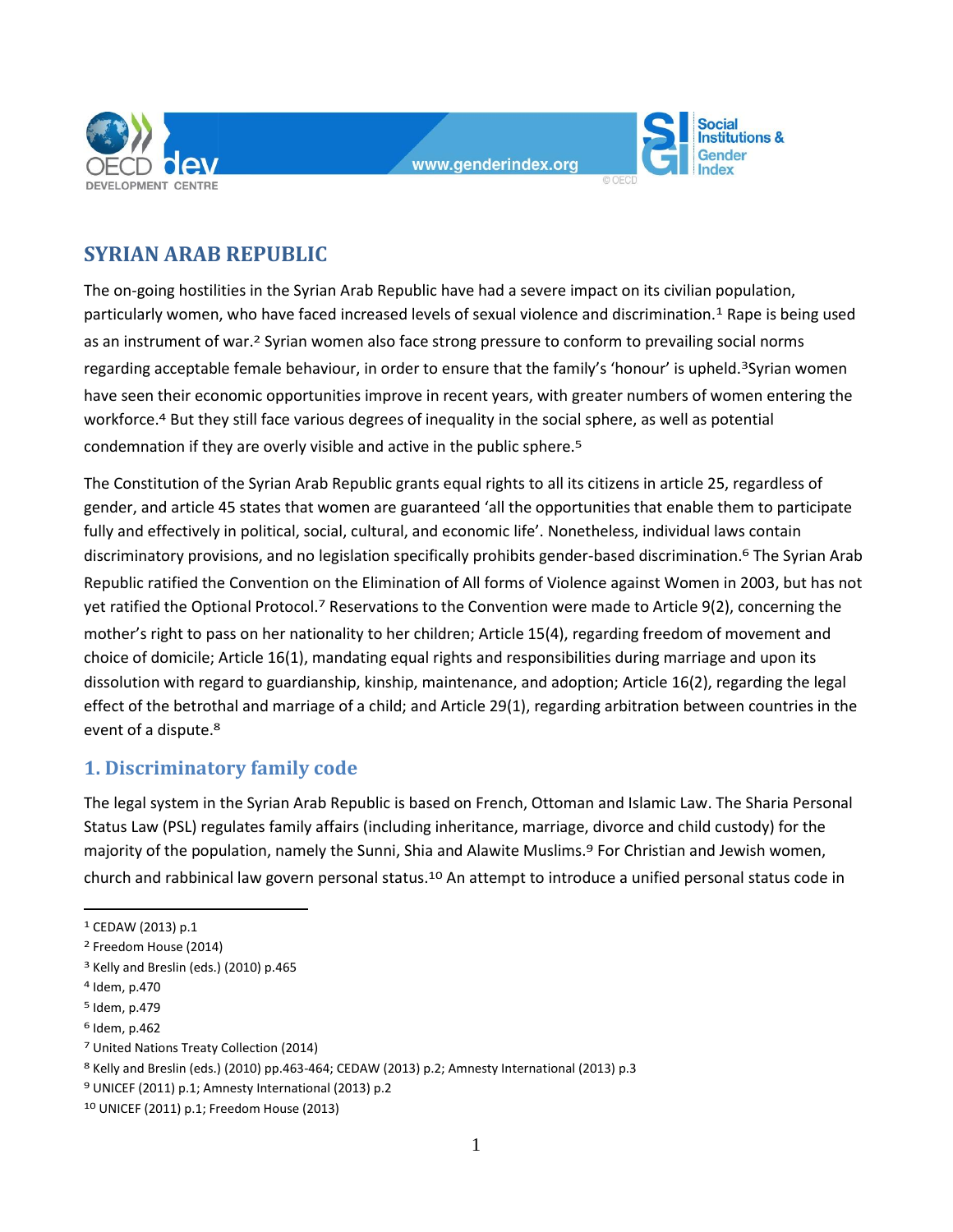2009 failed due to criticisms from women's rights activists (who saw the new law as retrogressive) and from Christians (who argued that it would remove authority from their respective churches.<sup>11</sup> Amnesty International notes that many of the religious courts handling family affairs have stopped operating due to the current situation of unrest.12

Article 16 of the Personal Status Law sets the **legal age of marriage** in Syria at 17 years for women and 18 years for men, but judges may authorise marriages at younger ages (Art. 18): as low as 13 years for girls and 15 years for boys. 13 Judges must use their discretion to assess whether the children are "physically fit" for marriage, and the presence and approval of their respective guardians are required.14 Up-to-date figures on **early marriage** are not available, but data from the 2006 Multiple Indicator Cluster Survey (MICS3) shows that 3.4% of girls were married before the age of 15, 17.7% before the age of 18. In addition, 2001 data from the UN shows that 10.9% of girls age 15-19 were married, divorced or widowed.<sup>15</sup> Rates of early marriage are, however, reportedly high, particularly as displaced and refugee families endeavour to marry off young daughters as a safeguard against rape, a means of covering up the latter, or in response to economic pressures.<sup>16</sup>

Although marriage requires the consent of both parties (Arts 1, 6 and 7 of the PSL), women cannot marry without the consent of their male guardian, and it is the guardian who signs the marriage contract.<sup>17</sup> Marriage contracts include a "special conditions" section, which provides space for the spouses to add their own conditions (e.g. relating to the pursuit of education after marriage or employment outside the home), and if these conditions are approved and signed by both parties, the couple is legally obligated to apply them during marriage.18 Many women are, however, unaware of this option and see the contract only after the marriage ceremony has been performed.19 In addition, most marriages are arranged, and women may face pressure to agree to a marriage for financial or social reasons.<sup>20</sup> Muslim women do not have the right to marry outside the faith; there are no such restrictions on Muslim men.<sup>21</sup>Adultery is a criminal offence, but penalties for women are twice as those for men and the burden of proof is much lower for women.22

Syrian personal status law also discriminates in the area of **parental authority**, granting fathers more rights than mothers. Husbands/fathers are deemed to be the head of household, and in the case of Jewish women, wives are obliged to obey their husbands or fathers.<sup>23</sup>According to the personal status law, only men can assume the role of guardianship over their own and other's children; guardianship includes authority over the provision of

<sup>11</sup> Kelly and Breslin (eds.) (2010) pp. 461, 466

<sup>12</sup> Amnesty International (2013) p.3

<sup>13</sup> UNICEF (2011) p.2; Amnesty International (2013) p.6

<sup>14</sup> Amnesty International (2013) p.6

<sup>15</sup> MICS3 (2008) p.114; see also UNICEF (2014) p.94

<sup>16</sup> Freedom House (2014)

<sup>17</sup> Amnesty (2013) p.5; Kelly and Breslin (eds.) (2010) p.466

<sup>18</sup> Amnesty (2013) p.5

<sup>19</sup> Idem, p.6

<sup>20</sup> Kelly and Breslin (eds.) (2010) p.466

<sup>21</sup> Idem, p.465

<sup>22</sup> Idem, p.462; Amnesty International (2013) p.5

<sup>23</sup> Idem, p.462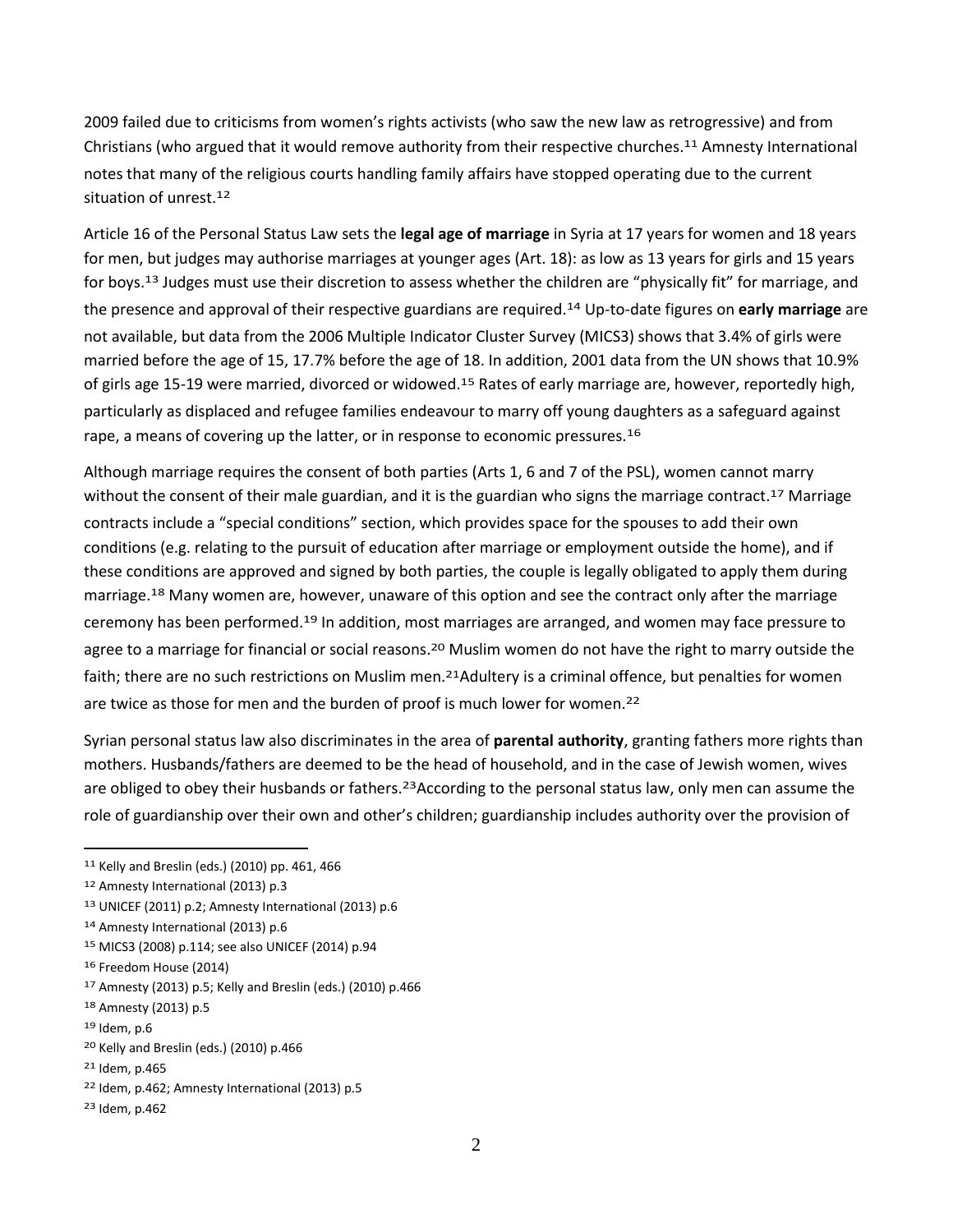medical treatment, education, career guidance, and marriage consent (Art. 170). Women are instead regarded as custodians, charged with fulfilling the basic needs of their children.24 In the event of **divorce**, Muslim women are usually granted custody of sons until they are 13 and daughters until they are 15 (although the father retains guardianship), and lose custody if they remarry.25 Under the Catholic personal status law (introduced in 2006), both parents have equal guardianship rights over children during marriage, although if a couple separates, the father is offered custody first, and then the mother.26

Sharia law provides for detailed and complex calculations of **inheritance** shares. A woman may inherit from her father, mother, husband or children, and under certain conditions, from other family members. However, her share is generally smaller than a man's entitlement.<sup>27</sup> A daughter, for example, inherits half as much as a son and widows without children often receive nothing at all.<sup>28</sup> In rural areas in particular, many women are not aware of their inheritance rights and are easily persuaded to transfer their entitled share to a male relative, in order to keep property within the family.<sup>29</sup> Sharia inheritance law applies to all other religious groups, with the exception of Catholics (following the introduction of a Catholic personal status law in 2006, under which women and men enjoy equal inheritance rights).<sup>30</sup> But non-Muslim women married to Muslim men are not entitled to any inheritance unless they convert.<sup>31</sup>

#### *More*

**Polygamy** is permitted under Islamic Sharia law, which allows Muslim men to take up to four wives.32 Syrian law gives judges the right to prohibit men from taking second (or subsequent) wives if they deem the man to be incapable of providing adequate financial support, but does not require the consent of the first wife.33 According to data from a 2005 survey, 9% of urban men and 16.3% of rural men had more than one wife.34

Muslim men can repudiate (**divorce** unilaterally) their wives, but women do not have the same right. 35 Women may seek a divorce according to a narrow set of criteria (e.g. the husband's illness or desertion), or can obtain a '*khula*' divorce if they renounce their dowry.36 According to the 2006 JICA report, the divorce rate in the Syrian Arab Republic remains low (10% in 2004) partly due to stigma divorced women face stigma, although there is

<sup>24</sup> Amnesty International (2013) p.3

<sup>25</sup> Kelly and Breslin (eds.) (2010) p.467; UNICEF (2011) p.2; Amnesty International (2013) p.3

<sup>26</sup> Kelly and Breslin (eds.) (2010) p.468; UNICEF (2011) p.2

<sup>27</sup> Kte'pi (2013) p.1181

<sup>28</sup> Idem; World Bank (2013)

<sup>29</sup> Kelly and Breslin (eds.) (2010) p.461; Kte'pi (2013) p.1181

<sup>30</sup> Kelly and Breslin (eds.) (2010) pp.468, 471

<sup>31</sup> Idem, p.470

<sup>32</sup> UNICEF (2011) p.2; Amnesty International (2013) p.6

<sup>33</sup> Kelly and Breslin (eds.) (2010) p.466

<sup>34</sup> Idem

<sup>35</sup> Kelly and Breslin (eds.) (2010) p.467; Amnesty International (2013) p.7

<sup>36</sup> Idem; UNICEF (2011) p.2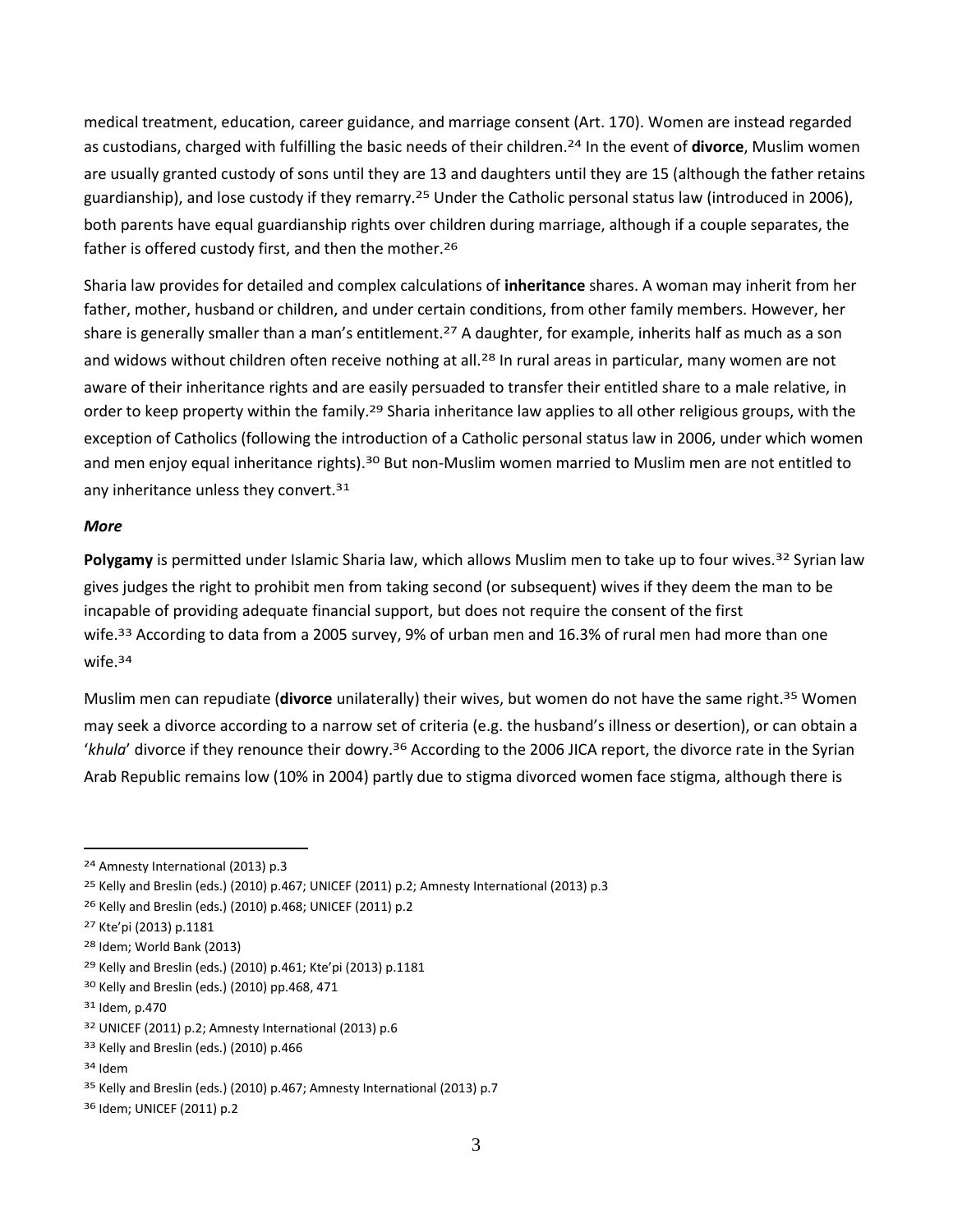some evidence that the prolonged crisis has driven up the divorce rate.<sup>37</sup> Moreover, no specific legal regulation was located in regards to women's right to reserve her financial rights upon the occurrence of divorce.

The United Nations reports an adolescent fertility rate of 54 per 1000 girls age 15-19.38

# **2. Restricted physical integrity**

Information on physical integrity in the Syrian Arab Republic must be contextualized within the current conflict, where evidence points to the systematic sexual assault of woman and girls by combatants and the widespread use of rape a 'weapon of war'. In addition, domestic violence and sexual exploitation is reportedly on the increase in sprawling refugee camps and overcrowded host communities.39

There is no legislation in place specifically addressing **domestic violence** in the Syrian Arab Republic. 40 Domestic violence has long been a subject of social taboo, women have very limited legal recourse against violence inflicted upon them in their own homes, and many incidents remain unreported as victims are unwilling to seek help outside the family.<sup>41</sup> When cases are reported, the police may be reluctant to intervene, and in some cases may in turn abuse the women, including sexual harassment, verbal abuse, hair pulling, and slapping.42 There is some limited support available to victims of domestic violence provided by women's organisations, including a number of non-official refuges. The Syrian Commission for Family Affairs also recently opened a shelter for battered women.43 As mentioned above, there has reportedly occurred an exacerbation of domestic violence resulting from the conflict, but precise data on prevalence is not available.<sup>44</sup>

**Rape** is a criminal offence in the Syrian Arab Republic, but the law does not recognise the concept of spousal rape,<sup>45</sup> specifically defining rape as "when a man forces a woman who is not his wife to have intercourse."<sup>46</sup> Punishment for rape carries a minimum sentence of 15 years in prison, but the law is not effectively enforced.<sup>47</sup> In 2011, President al-Assad amended the Penal Code by decree, imposing a penalty of at least two years' imprisonment for those convicted of rape or other sexual assault in cases where they marry their victim (formerly, perpetrators were exempt from prosecution or punishment if they married their victim).48 However, women and girls who are victims of rape often face hostility from the police themselves, as well as social ostracism and pressure to withdraw allegations. In addition, women and girls who have been raped may then be at risk of violence at the hands of their own family, for having brought 'shame' on the family's honour. 49 As

42 Idem

<sup>37</sup> JICA (2006) p.34; Kelly and Breslin (eds.) (2010) p.481; Almonitor (2013)

<sup>38</sup> United Nations World Fertility Data (2013), data from 2008

<sup>39</sup> The Guardian (2013); Amnesty International (2013) p.2; US Department of State (2012)

<sup>40</sup> World Bank (2013)

<sup>41</sup> US Department of State (2012)

<sup>43</sup> UNICEF (2011) p.2

<sup>44</sup> CEDAW (2013) p.3

<sup>45</sup> Amnesty International (2013) p.2; Kelly and Breslin (eds.) (2010) p.470

<sup>46</sup> UNICEF (2011) p.2; US Department of State (2012)

<sup>47</sup> US Department of State (2012)

<sup>48</sup> Amnesty International (2013) p.8

<sup>49</sup> Amnesty International (2010) p.315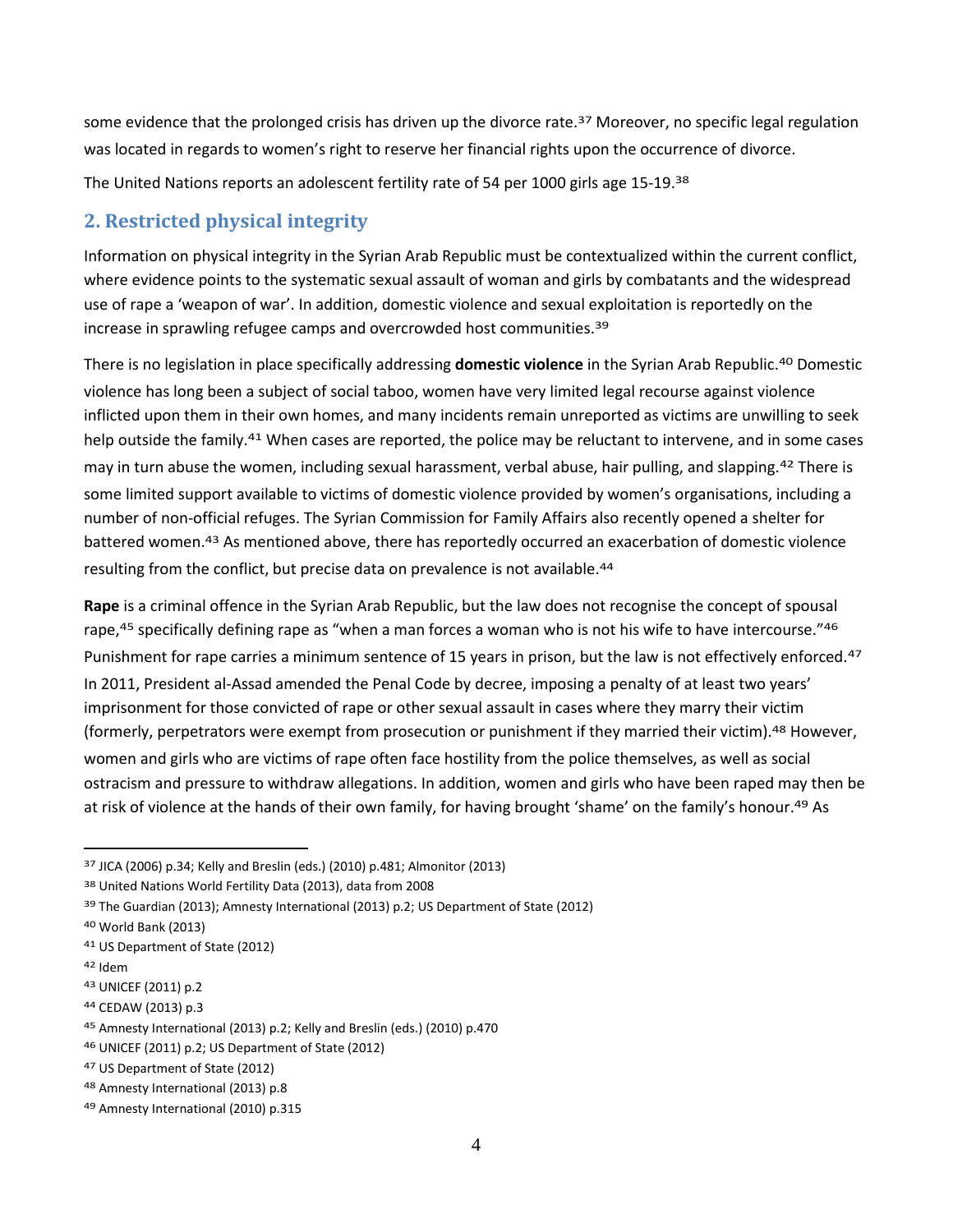mentioned above, rape as a tactic of war has been widespread during the on-going conflict, and although precise data is not available, the Syria Network for Human Rights (SNHR) reported as many as 4,000 cases of rape and mutilation of women and girls while the UN and NGOs reported cases of extreme violence against women ranging from the high hundreds to the thousands in 2012.50

Articles 505 and 506 of the Criminal Code specifically address **sexual harassment** and detail criminal sanctions depending on whether the victim is a minor or an adult.<sup>51</sup>The law is not, however, enforced and victims rarely report cases of sexual harassment due to social stigma.52 Data on prevalence is not available.

**Female genital mutilation** (FGM) does not appear to be practised in The Syrian Arab Republic. 53

#### *More*

So-called **honour crimes**, whereby a woman is punished or even killed by male family members for having brought "shame" on the family honour, also occur. The Syrian penal code<sup>54</sup> allows more lenient sentences for crimes committed in the name of "honour" although a 2011 decree by President al-Assad amended the law, increasing the minimum penalty for crimes committed against women in the name of family "honour" from at least two years to between five and seven years.55 According to an interior Ministry estimate for 2009, there were 38 "honour crimes," although NGOs estimated as many as 300-400 such crimes in 2012, and human rights groups report that practice continues at previous or even higher levels due in part to the on-going violence.<sup>56</sup>

**Contraception** is available free of charge from government-run clinics.According to the Multiple Indicator Cluster Survey (MICS3) in 2006 42.6% of women age 15-49 married or in a union reported using a modern form of contraception; while in 2010 10% had an unmet need for family planning.57 While this is the formal legal framework, implementation is lacking. 58

**Abortion** is only legal in cases where the pregnant woman's life is in danger. 59 There is limited information available on effective access to contraception, although give the unstable security situation, access to health facilities is limited.60

## **3. Son bias**

The male/female **sex ratio** for the working age population (15-64) 2013 is 1.03 while the sex ratio at birth was 1.06.61

<sup>50</sup> US Department of State (2012)

<sup>51</sup> World Bank (2013)

<sup>52</sup> US Department of State (2012)

<sup>53</sup> Kelly and Breslin (eds.) (2010) p.479

<sup>54</sup> Article 192

<sup>55</sup> Amnesty International (2013) p.8; Freedom House (2013); CEDAW (2013) p.3

<sup>56</sup> US Department of State (2012); Freedom House (2013)

<sup>57</sup> MICS3 (2008) pp.93-94; OECD (2014), Gender, Institutions and Development Database, http://stats.oecd.org

<sup>58</sup> Global Arab Network (n.d.)

<sup>59</sup> UNDP (2010)

<sup>60</sup> UNFPA (2013)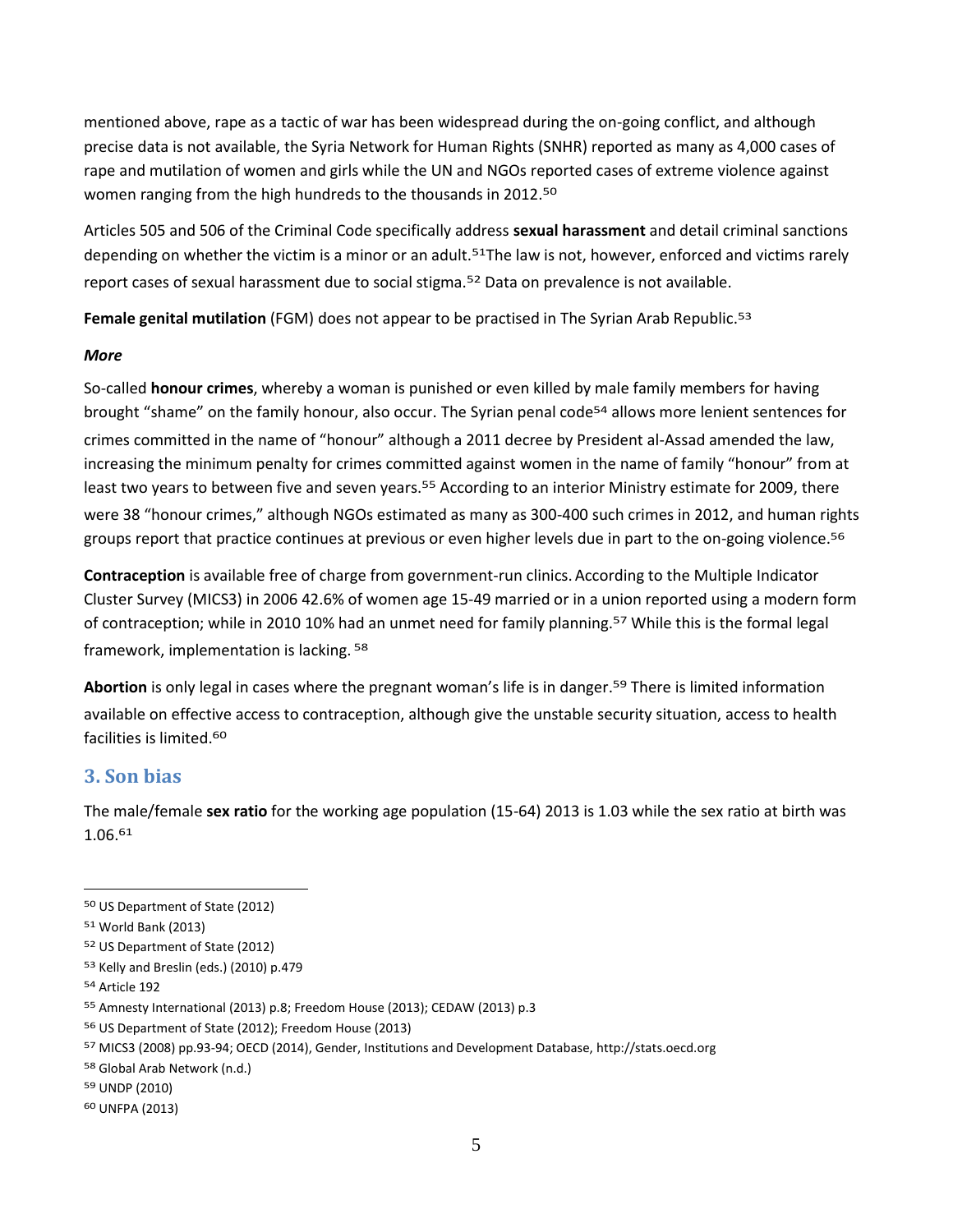There is evidence to suggest that the Syrian Arab republic is a country of low concern in relation to **missing women** but the situation is improving.

#### *More*

Under-five mortality rates are slightly higher for boys than for girls.62 Gender-disaggregated data are not available for childhood malnutrition or immunisation rates, and the latter vary considerably in coverage: 43% to 82% depending on vaccine.<sup>63</sup>

Gross primary and secondary school enrolment ratios (females as % of males) preceding the start of the current conflict were approximately equal (primary GER at 99%, secondary at 100%).<sup>64</sup> Parents are in fact legally compelled to send their children to school (which is free), and if daughters do not attend school, their parents can face punishment.65 However, in some rural areas, girls' attendance rates remain low, partly as a result of parental prejudice against girls' education, but also as a result of security concerns, when parents are reluctant to allow their daughters to travel long distances to attend school.

Since the conflict began in 2011, approximately 3 million children from have been forced to leave school, and 1 in 5 schools can no longer been used either because they have been damaged or destroyed, or are sheltering internally displaced persons.<sup>66</sup>

### **4. Restricted resources and assets**

The default marital property regime is separation of property and the original owner has the legal right to administer property during marriage. In addition, there are no legal restrictions on women's **access to land**. 67 Overall though, women's land ownership remains very low: in 2006, JICA reported that just 5.3% of agricultural land was owned by women, and that land holdings owned by women were on average smaller than those owned by men.68 In addition, women who own **non-land assets** or businesses may hand day-to-day control over the male relatives, as a result of social pressure or because they do not feel confident enough to manage assets themselves.69

The law does not appear to make any distinction between men and women's **access to financial services**, including bank loans and credit.<sup>70</sup> As such, women are not required to have the consent of their fathers or husbands in order to apply for or obtain loans, although married women do need their husband's permission to work, and hence, to enter into economic contracts and activities (PSL, Art. 73).<sup>71</sup> It is reportedly very difficult,

<u>.</u>

<sup>61</sup> CIA (2013)

<sup>62</sup> UNICEF (2014) p.34

<sup>63</sup> Idem, p.46

<sup>64</sup> UNICEF (2014) p.76

<sup>65</sup> JICA (2006) pp.11, 24

<sup>66</sup> UNICEF (2013); New York Times (2013)

<sup>67</sup> World Bank (2013)

<sup>68</sup> JICA (2006) p.32

<sup>69</sup> Kelly and Breslin (eds.) (2010) p.471

<sup>70</sup> World Bank (2013)

<sup>71</sup> Kelly and Breslin (eds.) (2010) p.470; World Bank (2013)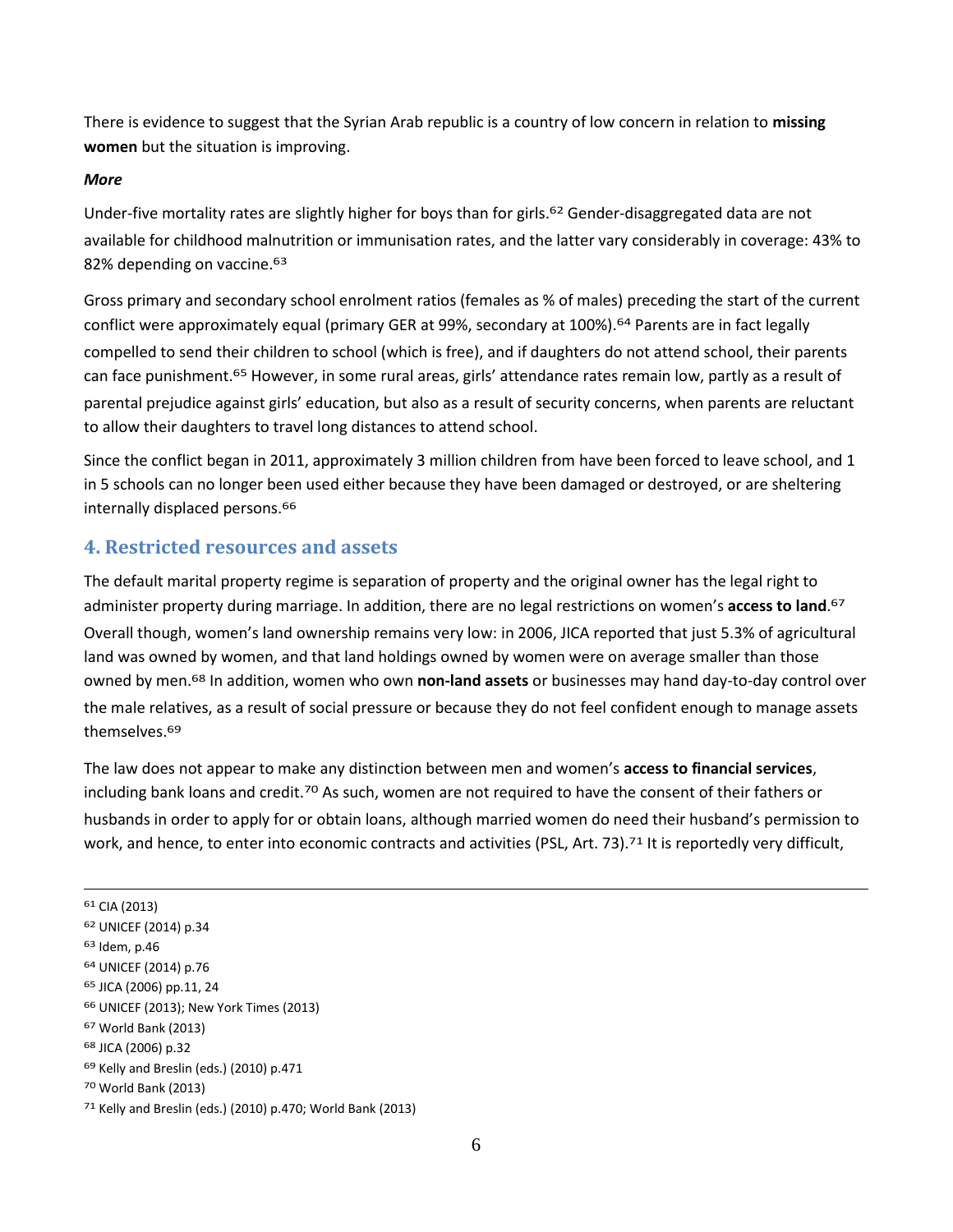however, for women in rural areas to obtain credit, as banks tend to require significant collateral.<sup>72</sup> In response to this, the country's first micro finance scheme was started in 2008.<sup>73</sup> In addition, there are loan schemes that specifically target women, with the aim of increasing their economic participation.<sup>74</sup>

### **5. Restricted civil liberties**

Women in the Syrian Arab Republic face legal and social restrictions on their freedom of movement and **access to public space**. Although neither unmarried nor married adult women need their husbands' or fathers' permission to obtain a passport and travel abroad,75 women are required to obtain written permission from the father of her children in order to leave the country with them.<sup>76</sup> Unmarried women do not, generally, live on their own, as this is considered dangerous and improper (although attitudes are beginning to change),<sup>77</sup> while married women must defer the choice of domicile to their husbands, who have decision-making power to this regard (PSL, Art. 66).<sup>78</sup> Women cannot confer citizenship to children born to non-Syrian fathers.<sup>79</sup> Such children cannot inherit property, or access free healthcare and education.80 More broadly, the proliferation of military checkpoints, open fighting and on-going general insecurity has severely restricted movement in the Syrian Arab Republic.81

Freedom of expression, association and assembly are all heavily restricted in the Syrian Arab Republic.<sup>82</sup> There is only one legal women's rights organisation in existence – the General Union of Syrian Women, affiliated to the ruling Ba'ath party.<sup>83</sup> There are also independent groups, such as the Syrian Women's League, which mainly work to improve women's overall legal and economic status, as well as provide practical assistance to victims of domestic violence, but they act clandestinely.84 The government selectively enforced a 2011 decree allowing the formation of independent political parties, but only allowed pro-regime groups to form official parties, while opposition activists shied away from organizing parties, fearing retribution.85 Demonstrations or any public gathering of more than three persons requires permission from the Ministry of Interior, and the latter routinely disapprove requests from nongovernment-affiliated groups.86 The government has also continued to block efforts on the part of journalists to form a regional Arab media association and access to information is generally made difficult by both opposition and regime forces; as many as 28 journalists were killed in 2013 and many

 $\overline{a}$ 

78 World Bank (2013); UNICEF (2011) p.2

80 Idem

<sup>72</sup> Kelly and Breslin (eds.) (2010) p.473

<sup>73</sup> Idem

<sup>74</sup> UNICEF (2011) p.3

<sup>75</sup> World Bank (2013)

<sup>76</sup> Amnesty International (2013) p.4; Kelly and Breslin (eds.) (2010) p.473

<sup>77</sup> Kelly and Breslin (eds.) (2010) p.481

<sup>79</sup> Kelly and Breslin (eds.) (2010) p.462; CEDAW (2013) p.4

<sup>81</sup> Freedom House (2014)

<sup>82</sup> Freedom House (2014); US Department of State (2012)

<sup>83</sup> Kelly and Breslin (eds.) (2010) pp.464, 477; UNICEF (2011) p.3

<sup>84</sup> Kelly and Breslin (eds.) (2010) p.464; UNICEF (2011) p.3

<sup>85</sup> US Department of State (2012)

<sup>86</sup> Idem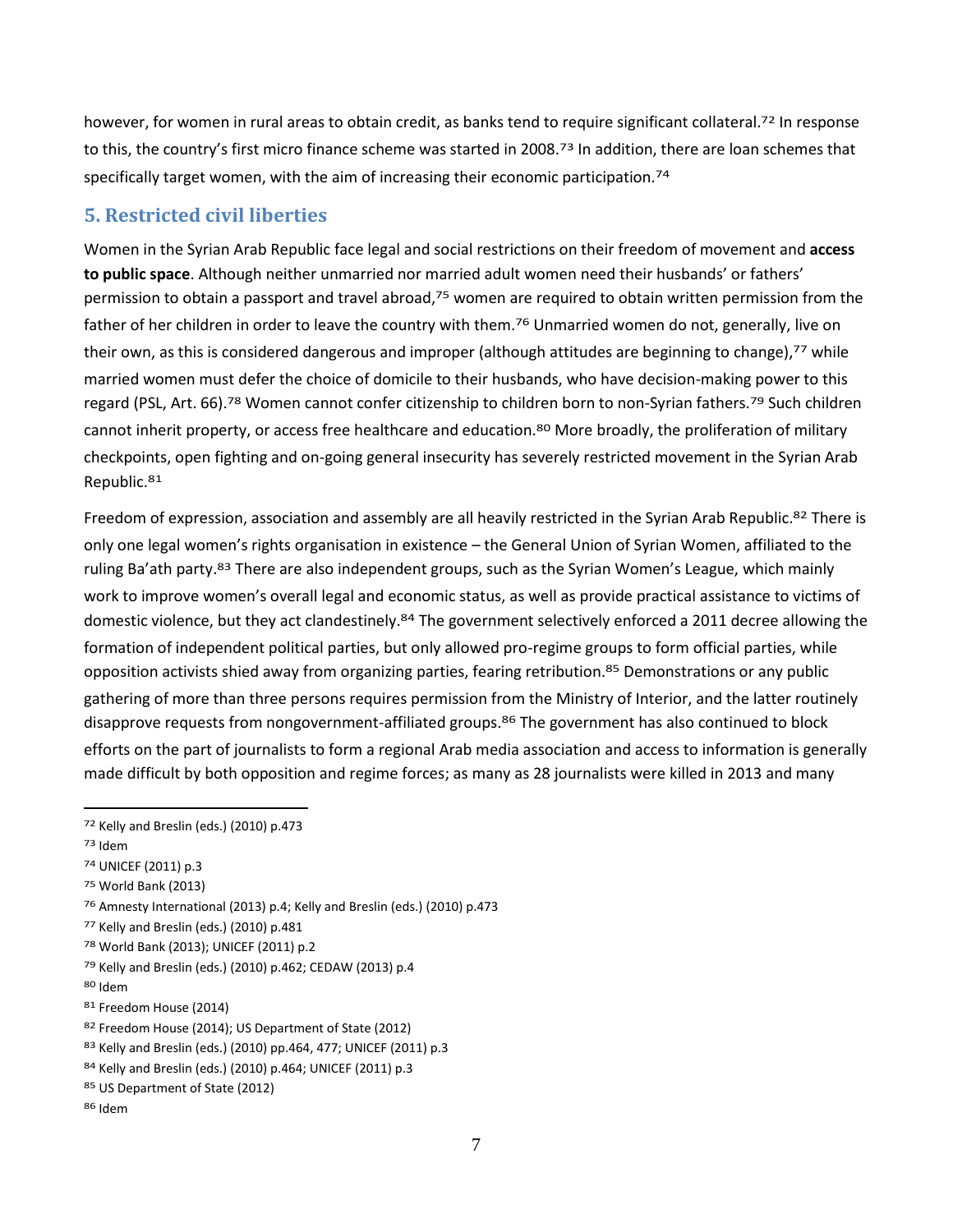more kidnapped or arrested.<sup>87</sup> Private newspapers have been allowed to operate since 2001, and it is reported that these do on occasion discuss gender issues such as domestic violence or honour killings.<sup>88</sup>

There are no **quotas** at the national or sub-national level to promote women's political participation. Women have, however, had the same voting rights as men in the Syrian Arab Republic since 1949, and the same right to stand for election since 1953.89There are some prominent female political figures in the Syrian Arab Republic, including one of the two vice presidents. In addition, women make up 12.4% of members of the People's Assembly (31 out of 250).<sup>90</sup> But overall, women remain underrepresented in politics and government, and there are few women in decision-making positions in the judiciary or the executive.<sup>91</sup>

#### *More*

The 2010 Labour Law (Art. 75) mandates equal remuneration for men and women for **work** of equal value, but there is no law mandating non-discrimination based on gender in hiring.<sup>92</sup>According to the Labour Law, after 6 consecutive months of service to the same employer, pregnant women are entitled up paid **maternity leave**, to be financed by the employer. The length of maternity leaves depends on whether or not they already have other children, and varies from 120 for the first childbirth to 75 days for the third childbirth (Art. 121).93 Married women may only able to work outside the home if they have their husband's permission to do so (PSL, Art. 73), and all women are barred from working at night (except in certain professions, e.g. healthcare) and in professions deemed injurious to their health or morals.94 Many women are either employed in agriculture or the informal section, meaning that they receive no regular salary and are not protected by employment legislation or social security benefits.<sup>95</sup>The formal labour force participation rate for women in the Syrian Arab Republic is only 13%, despite high literacy and school enrolment rates.96

<sup>87</sup> Freedom House (2014)

<sup>88</sup> Kelly and Breslin (eds.) (2010) p.477

<sup>89</sup> Kelly and Breslin (eds.) (2010) p.459; UNICEF (2011) p.3

<sup>90</sup> UNICEF (2011) p.3; Freedom House (2014)

<sup>91</sup> Freedom House (2014)

<sup>92</sup> World Bank (2013)

<sup>93</sup> World Bank (2013)

<sup>94</sup> Kelly and Breslin (eds.) (2010) p.472

<sup>95</sup> Idem, p.473

<sup>96</sup> World Bank (n.d.) Data: Labor participation rate, female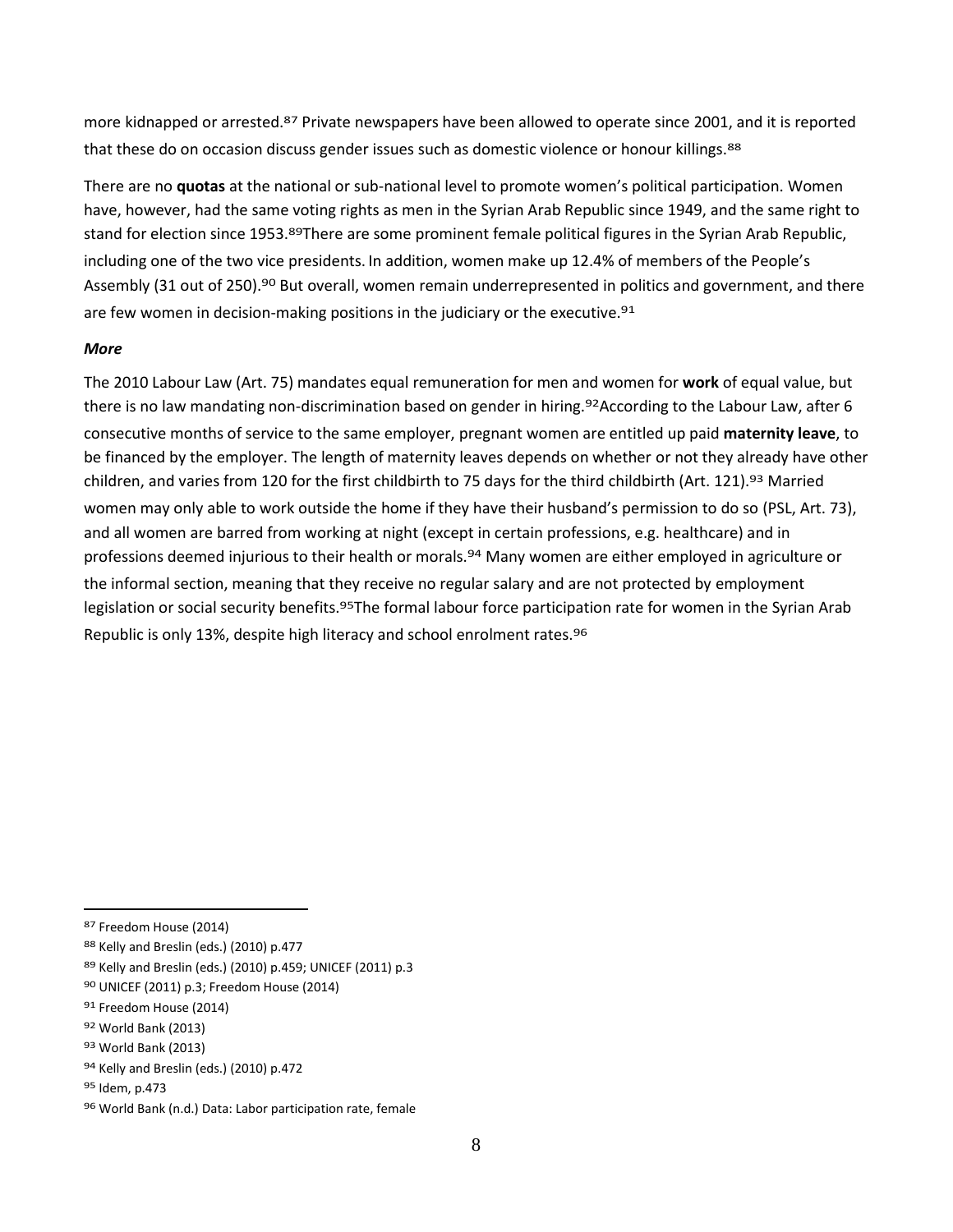## **Sources**

Almonitor (2013) Divorce rates climb during Syria's war ([http://www.al](http://www.al-monitor.com/pulse/culture/2013/07/syria-families-affected-war-divorce-rate-increase.html)[monitor.com/pulse/culture/2013/07/syria-families-affected-war-divorce-rate-increase.html#](http://www.al-monitor.com/pulse/culture/2013/07/syria-families-affected-war-divorce-rate-increase.html) - accessed 6 February 2014).

Amnesty International (2010) Amnesty International Report 2009, State of the World's Human Rights, London: Amnesty International. [\(http://thereport.amnesty.org/sites/default/files/AIR2010\\_EN.pdf](http://thereport.amnesty.org/sites/default/files/AIR2010_EN.pdf) - accessed 7 February 2014).

Amnesty International (2013) RE: 58TH PRE-SESSIONAL MEETING OF THE UNITED NATIONS (UN) COMMITTEE ON THE ELIMINATION OF DISCRIMINATION AGAINST WOMEN - SYRIAN ARAB REPUBLIC [\(http://tbinternet.ohchr.org/\\_layouts/TreatyBodyExternal/Countries.aspx](http://tbinternet.ohchr.org/_layouts/TreatyBodyExternal/Countries.aspx) - accessed 6 February 2014).

BBC (2013) 'Syria country profile'([http://news.bbc.co.uk/2/hi/middle\\_east/country\\_profiles/801669.stm](http://news.bbc.co.uk/2/hi/middle_east/country_profiles/801669.stm) accessed 7 February 2014).

Central Bureau of Statistics, Pan-Arab Project for Family Health /League of Arab States, UNICEF United Nations Children's Fund (2008) Syrian Arab Republic Multiple Indicator Cluster Survey 2006 (MICS3) [\(http://www.childinfo.org/mics5.html](http://www.childinfo.org/mics5.html) - accessed 7 February 2014).

Central Intelligence Agency (CIA) (2013) The World Factbook: Mauritania, Washington, DC: CIA, online edition, [\(https://www.cia.gov/library/publications/the-world-factbook/geos/uv.html](https://www.cia.gov/library/publications/the-world-factbook/geos/uv.html) - accessed 7 February 2014).

Committee on the Elimination of All forms of Discrimination Against Women (CEDAW) (2013), List of issues and questions in relation to the second periodic report of the Syrian Arab Republic, CEDAW/C/SYR/Q/2, New York, CEDAW [\(http://tbinternet.ohchr.org/\\_layouts/TreatyBodyExternal/Countries.aspx](http://tbinternet.ohchr.org/_layouts/TreatyBodyExternal/Countries.aspx) - accessed 17 November 2013).

Freedom House (2014) 'Syria – Freedom in the World. Country Report – Syria' [\(http://www.freedomhouse.org/report/freedom-world/2014/syria-0#.UvU\\_wEJdVyE](http://www.freedomhouse.org/report/freedom-world/2014/syria-0#.UvU_wEJdVyE) - accessed 4 February 2014).

Global Arab Network (n.d.). [Syria: Population Policy Under Scrutiny,](http://www.english.globalarabnetwork.com/201002134779/Culture/syria-population-policy-under-scrutiny.html) [http://www.english.globalarabnetwork.com/201002134779/Culture/syria-population-policy-under](http://www.english.globalarabnetwork.com/201002134779/Culture/syria-population-policy-under-scrutiny.html)[scrutiny.html](http://www.english.globalarabnetwork.com/201002134779/Culture/syria-population-policy-under-scrutiny.html) (accessed 29/04/2014).

Japan International Cooperation Agency (2006) 'Gender Profile of the Syrian Arab Republic, Damascus, JICA.

Kelly, Sanja and Breslin, Julia, (eds.) (2010) Women's Rights in the Middle East and North Africa, New York, NY: Freedom House; Lanham, MD: Rowman & Littlefield (chapter on Syria – no author name provided).

Kte'pi, Bill (2013) "Syria" (2013) *Cultural Sociology of Divorce: An Encyclopedia*. Ed. Robert E. Emery. Sage Publications, pp. 1180-1182.

New York Times (2013) UNICEF urges aid for Syria's shattered school system [\(http://www.nytimes.com/2013/12/14/world/middleeast/unicef-urges-aid-for-syrias-shattered-school](http://www.nytimes.com/2013/12/14/world/middleeast/unicef-urges-aid-for-syrias-shattered-school-system.html?_r=0)system.html? r=0 - accessed 7 February 2014).